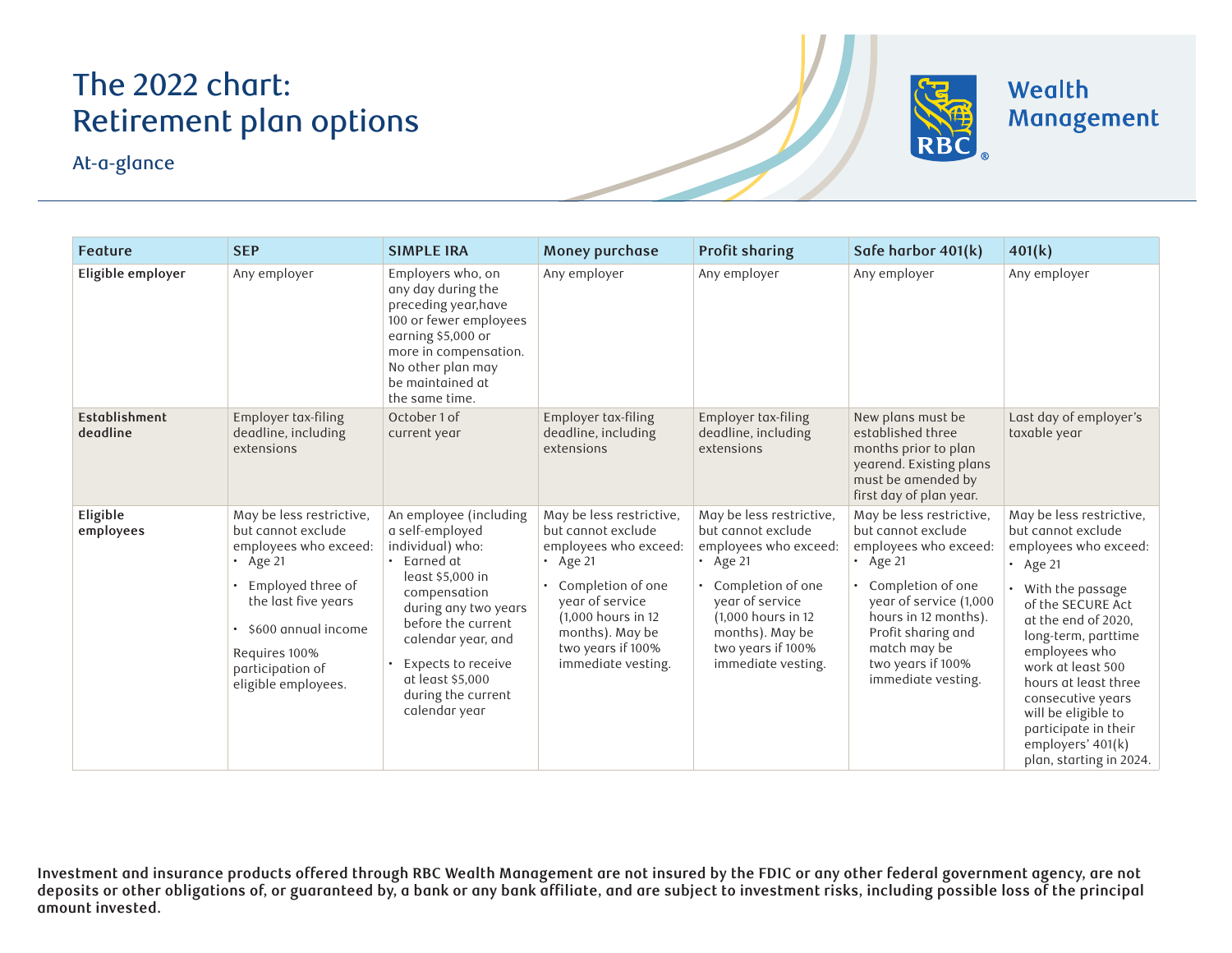| Feature                               | <b>SEP</b>                                                                                                                                                                                                      | <b>SIMPLE IRA</b>                                                                                                                                                                                                                                                           | Money purchase                                                                                                                                                   | <b>Profit sharing</b>                                                                                                  | Safe harbor 401(k)                                                                                                                                                                                                                                                                                                                                                                                                | 401(k)                                                                                                                                                                                                                                                                                                              |
|---------------------------------------|-----------------------------------------------------------------------------------------------------------------------------------------------------------------------------------------------------------------|-----------------------------------------------------------------------------------------------------------------------------------------------------------------------------------------------------------------------------------------------------------------------------|------------------------------------------------------------------------------------------------------------------------------------------------------------------|------------------------------------------------------------------------------------------------------------------------|-------------------------------------------------------------------------------------------------------------------------------------------------------------------------------------------------------------------------------------------------------------------------------------------------------------------------------------------------------------------------------------------------------------------|---------------------------------------------------------------------------------------------------------------------------------------------------------------------------------------------------------------------------------------------------------------------------------------------------------------------|
| Contribution<br>limits-employer       | Employer's discretion<br>up to 25% of employee's<br>compensation with a<br>maximum of 61,000 for<br>2022. If contribution<br>is made, requires<br>100% participation of<br>eligible employees.                  | Employer must make<br>either: dollar-for-dollar<br>matching contributions<br>up to 3% of employee<br>compensation, not to<br>exceed \$14,000 per<br>employee for 2022,<br>or contribute 2% of<br>total eligible employee<br>compensation, not to<br>exceed \$6,100 in 2022. | Mandatory employer<br>contribution as<br>specified in plan<br>document. Up to 25%<br>of eligible payroll with<br>a maximum of \$58,000<br>per employee for 2021. | Employer's discretion<br>up to 25% of eligible<br>payroll. Maximum<br>allocation per employee<br>is \$61,000 for 2022. | Employer must make<br>dollar-fordollar<br>matching contributions<br>up to 3% of employee<br>compensation and 50<br>cents on the dollar for<br>the next 2% of employee<br>compensation or<br>contribute 3% of total<br>eligible employee<br>compensation.<br>Additional discretionary<br>profit sharing<br>contributions allowed.<br>Total employer<br>contributions may<br>not exceed 25% of<br>eligible payroll. | Employer's discretion<br>up to 25% of eligible<br>payroll. Can be<br>made as a matching<br>or a profit-sharing<br>contribution, or both.                                                                                                                                                                            |
| Deadline for employer<br>contribution | Employer tax-filing<br>deadline, including<br>extensions                                                                                                                                                        | Employer tax-filing<br>deadline, including<br>extensions                                                                                                                                                                                                                    | Employer tax-filing<br>deadline, including<br>extensions                                                                                                         | Employer tax-filing<br>deadline, including<br>extensions                                                               | Employer tax-filing<br>deadline, including<br>extensions                                                                                                                                                                                                                                                                                                                                                          | Employer tax-filing<br>deadline, including<br>extensions                                                                                                                                                                                                                                                            |
| Contribution<br>limits-employee       | Employees can make<br>a traditional IRA<br>contribution of up to<br>\$6,000 per year (2022),<br>or \$7,000 if age 50 or<br>older, to their SEP<br>account in addition<br>to the employer's<br>SEP contribution. | Employees can defer<br>up to \$14,000 per<br>year (2022), or 100%<br>of compensation,<br>whichever is less.<br>Employees who are age<br>50 or older can defer<br>an additional \$3,000.                                                                                     | N/A                                                                                                                                                              | N/A                                                                                                                    | Employees can defer<br>up to \$20,500 per<br>year (2022), or 100%<br>of compensation,<br>whichever is less.<br>Employees who are<br>age 50 and older can<br>defer an additional<br>\$6,500. Employee and<br>employer contributions<br>per employee<br>cannot exceed<br>\$61,000, or \$67,500<br>if age 50 or older.                                                                                               | Employees can defer<br>up to \$20,500 per<br>year (2022), or 100%<br>of compensation,<br>whichever is less.<br>Employees who are<br>age 50 and older can<br>defer an additional<br>\$6,500. Employee and<br>employer contributions<br>per employee<br>cannot exceed<br>\$61,000, or \$67,500<br>if age 50 or older. |
| <b>Deductions and</b><br>deferrals    | Deduction for<br>employer. Tax-deferred<br>for employee.                                                                                                                                                        | Employer contributions<br>deductible to employer,<br>tax-deferred for<br>employee. Employee<br>contributions are pre-<br>tax and tax-deferred.                                                                                                                              | Deduction for<br>employer, tax-deferred<br>for employee.                                                                                                         | Deduction for<br>employer, tax-deferred<br>for employee.                                                               | <b>Employer contributions</b><br>deductible to employer,<br>tax-deferred for<br>employee. Employee<br>contributions are pre-<br>tax and tax-deferred.                                                                                                                                                                                                                                                             | Employer contributions<br>deductible to employer,<br>tax-deferred for<br>employee. Employee<br>contributions are pre-<br>tax and tax-deferred.                                                                                                                                                                      |